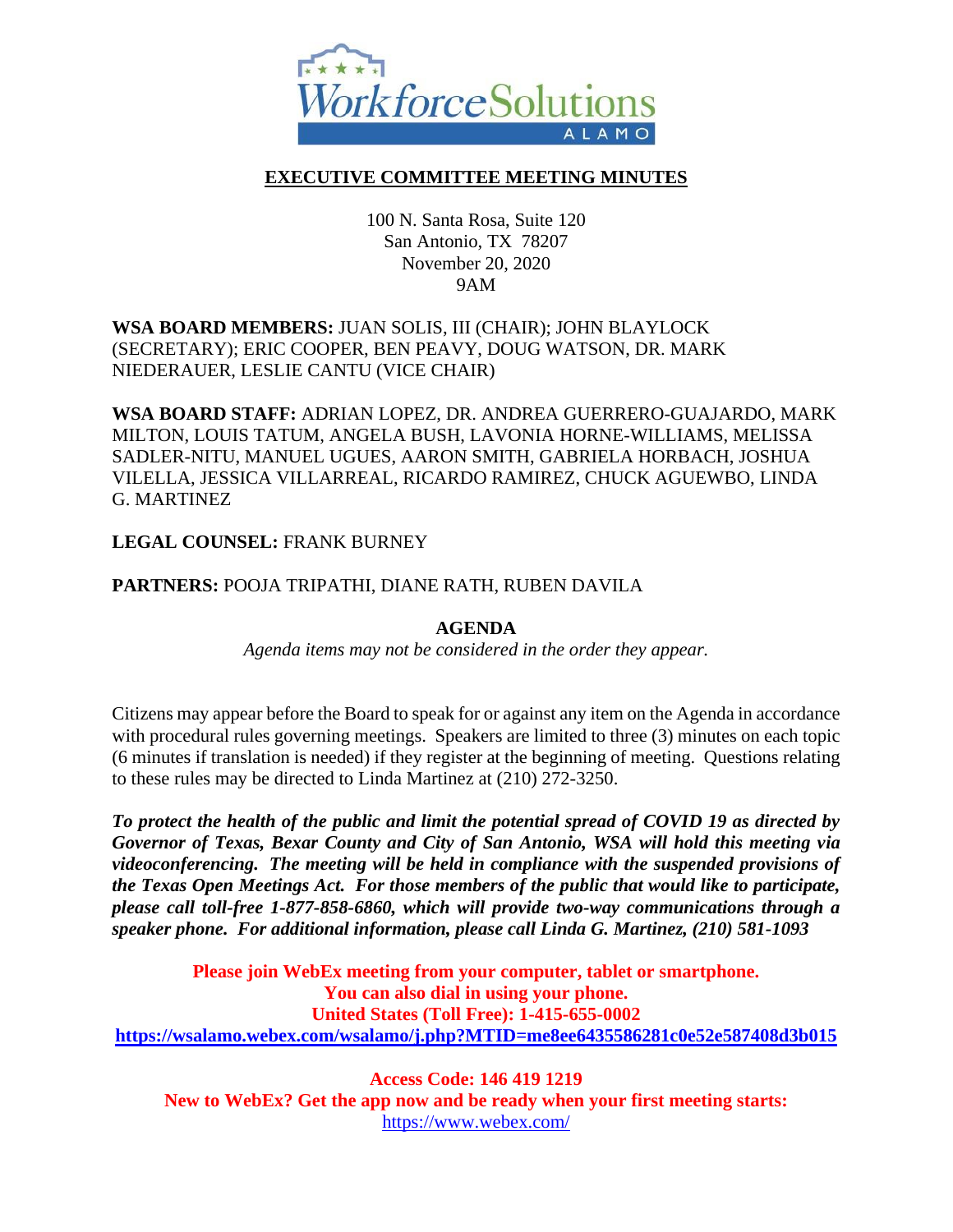**During the Public Comments portion of the meeting (Agenda Item 3), the Public may type their name into the chat box or unmute themselves and state their name. The meeting host will call each member of the public for comments, in the order their names were submitted.**

- I. CALL TO ORDER AND QUORUM DETERMINATION Presenter: Chair Solis **The meeting was called to order at 9:01AM**
- II. DECLARATIONS OF CONFLICT OF INTEREST Presenter: Chair Solis **There are no conflicts of interest.**
- III. PUBLIC COMMENT Presenter: Chair Solis **There are no public comments.**
- IV. CONSENT AGENDA: (DISCUSSION AND POSSIBLE ACTION) Presenter: Chair Solis
	- a. Board Meeting August 10, 2020 Minutes
	- b. Child Care Quality (CCQ) RFP Update
	- c. Quality Assurance
	- d. Procurement Reports
	- e. Financial Reports

## **Upon motion by Mr. Doug Watson and 2nd by Ms. Leslie Cantu, consent agenda items were approved. Committee unanimously approved motion carried.**

- V. AUDIT & FINANCE COMMITTEE (DISCUSSION AND POSSIBLE ACTION) Presenter: Mary Batch, Chair
	- a. Budget Amendment #1
	- Mary Batch, Audit & Finance Committee Chair not present. Mr. Louis Tatum, CFO presented to the Committee.
	- Mr. Tatum provided the Committee with the adopted budget for the Fiscal Year October 1, 2020 to September 30,2021, based on estimates of carryover funds and availability of funding in FY21.
	- An analysis of these estimates has been performed, WSA Fiscal is recommending adopting certain adjustments accurately reflect the FY21 budget. The revised budget consists of estimates that will be reconciled as actual funding becomes available. These estimates include projections of carryover funds for programs that have not yet closed and funding that will become available in July of 2021.
	- Mr. Tatum's presentation included discussion and possible action by the Executive Committee to approve an increase in the Fiscal Year Budget by \$25,271,885. This change will increase the agency budget from \$105,121,499 to \$130,339,884.
	- Mr. Tatum stated by modifying the budget to accurately reflect actual funding allows the Board to appropriately monitor budgets, proactively align procurements with the delivery of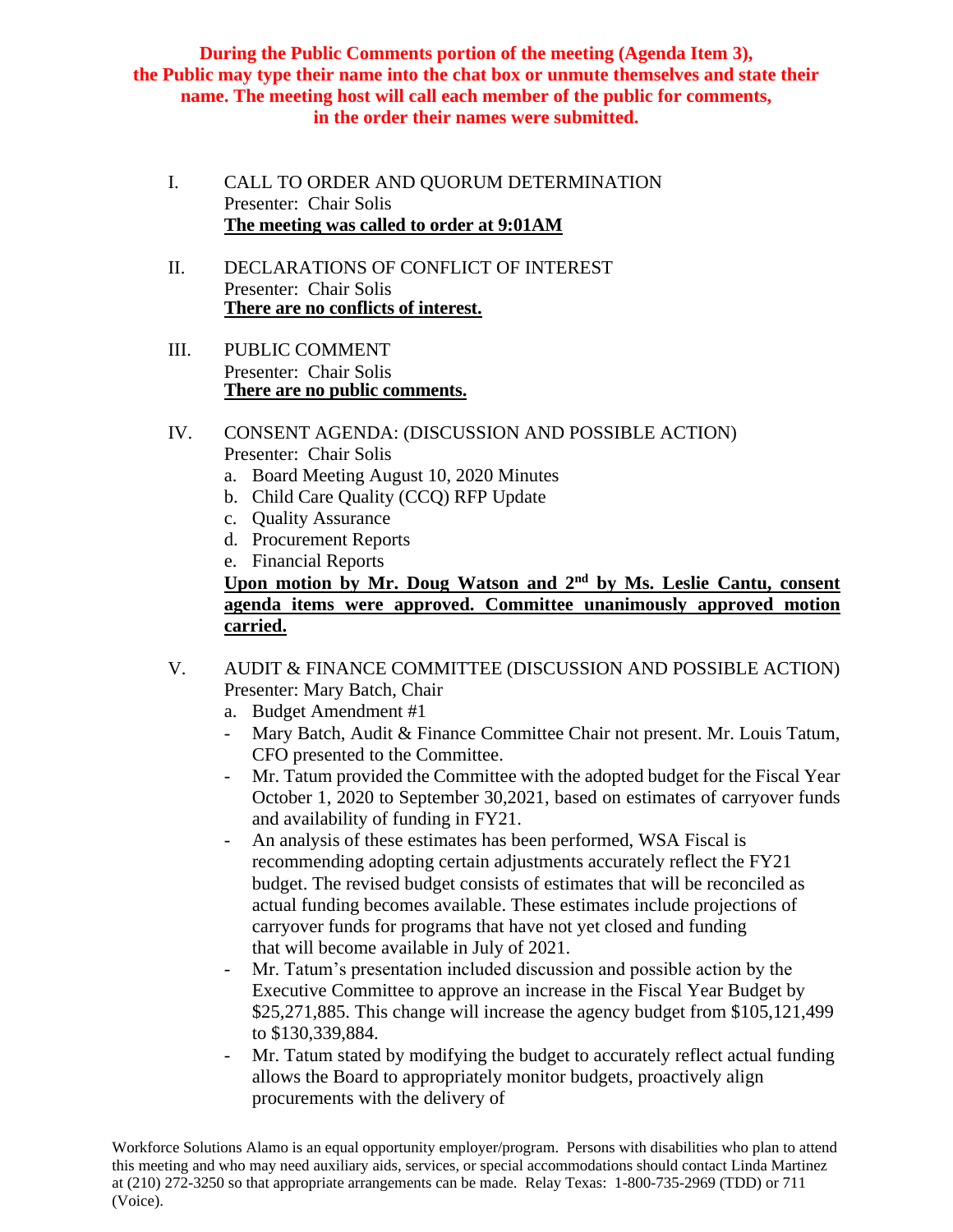services, and oversee activities which will ensure funding is utilized in a reasonable and necessary manner that aligns with contractual objectives.

- Mr. Tatum also included specific budgetary line items to be increased.
	- o **Corporate Expenditures: Budget Increase of \$260,000**
		- Personnel \$135,000: The increase in personnel cost include the reconciliation of actual salaries to the proposed budget for new hires, fully fund the CARES Accountant through the extension of the program (9/30/21), and transition a marketing position from a contracted service to a full-time employee.
		- Software \$20,000: Purchase procurement software for the efficient management of contracts and agreements.
		- Marketing \$30,000: Increase in external to marketing to provide guidance and support to Workforce Solutions Public Relations and Marketing team.
		- Professional Services \$75,000: Increase temporary staffing budget by \$75,000.
		- o **Facility and Infrastructure: Budget Increase of \$750,000**
			- Equipment & Software: \$500,000 Budget for Information Technology and Security upgrades
			- **Facilities Reserve:** \$250,000 for facilities reserve in the event of unforeseen circumstances related to the relocation of the Marbach location in May of 2021.
	- o **Projects: Budget Increase of \$376,152**
		- Budgeted additional funding that may related to the local plan, strategic goals and objectives that align with the mission of the organization in the 13-County Alamo Region.
	- o **Services Delivery Budget:** Budget Increase by **\$18,539,858**
- Mr. Juan Solis recommended for transparency, fiscal should provide a breakdown of where funding is being expensed. All entities or funding sources that provide funding to WSA have different criteria and requirements. There are 22 funding sources that fiscal must reconcile and ensure expenses, are correct and criteria is met.
- **Upon motion by Ms. Leslie Cantu and 2nd by Mr. Eric Cooper to approve Budget amendment #1, Committee unanimously approved motion carried.**

# VI. CHILD CARE COMMITTEE (DISCUSSION AND POSSIBLE ACTION) Presenter: Doug Watson, Chair

- Mr. Doug Watson, Child Care Committee Chair provided an overview of the newly formed committee.
- The Child Care Committee has met three times in the last few months. It consists of WSA Board Members and non-WSA Board Members, volunteers from childcare community.
- a. TRS Stipend Plan
- The COVID-19 pandemic created new challenges and compounded familiar challenges for childcare providers. Several providers are struggling to stay in business and have taken on debt during the pandemic.
- WSA is concerned about losing capacity at TRS providers and consequently limiting access to quality childcare. WSA is requesting consideration and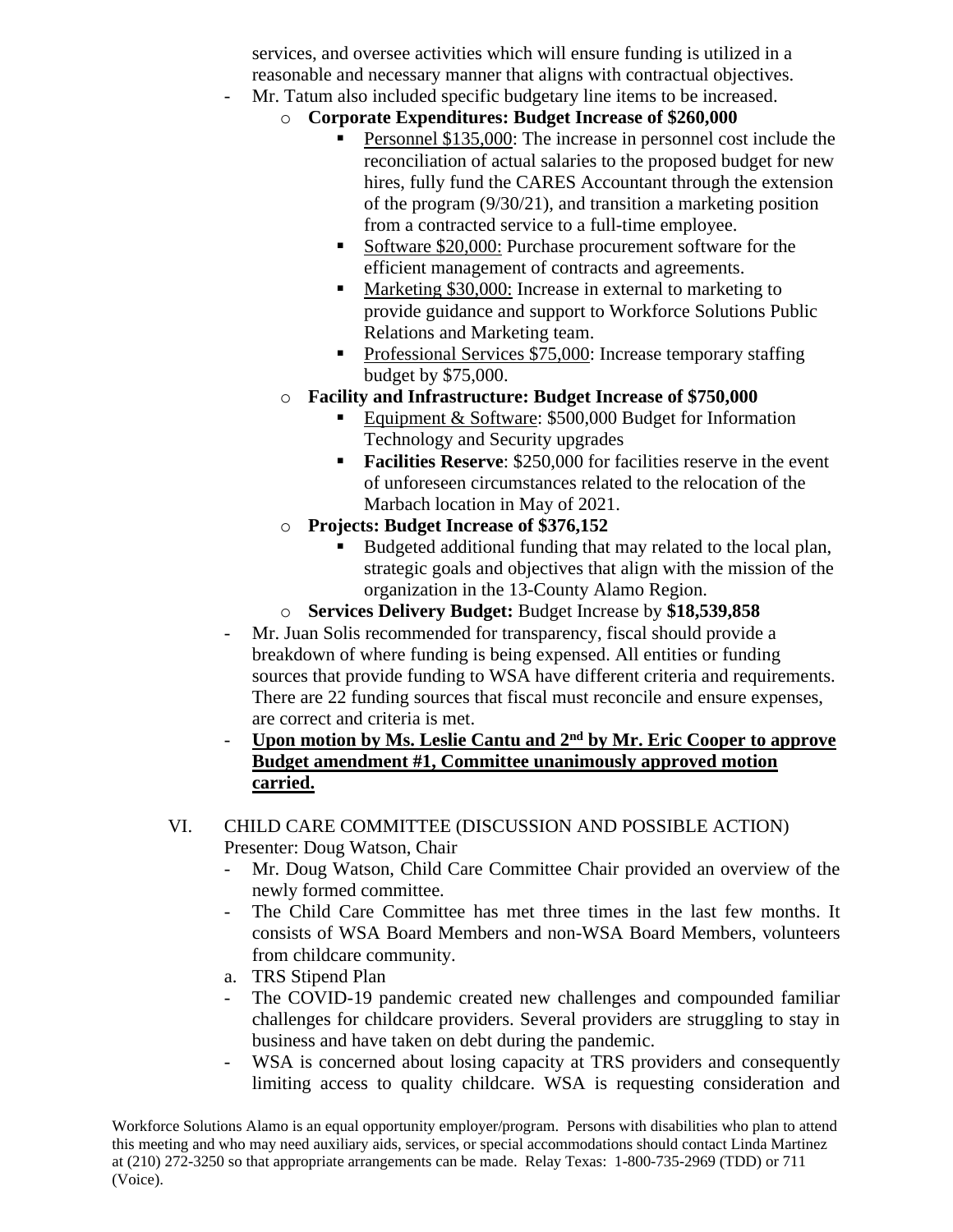approval for \$258,000 in stipends to TRS providers and CCS providers working towards TRS certification.

- WSA staff conducted a survey soliciting information from childcare centers in our area and found that both urban and rural childcare centers are struggling, enrollments are down.
- The Child Care Committee recommended a matrix be developed for distribution of funds.
- Mr. Watson also added the childcare centers were awarded using the 80/20 TRS TRS contract. 80% was awarded to San Antonio childcare centers and 20% to rural childcare centers.
- This funding must be expensed by Dec. 31, 2020.
- TRS Stipend amounts ranged from \$3K to \$18K. **Upon motion by Mr. Ben Peavy and 2nd by Ms. Leslie Cantu to approve TRS stipend. Committee unanimously approved motion carried.**
- b. Child Care Guidelines
- Mr. Doug Watson provided the Executive Committee with a working paper for the Child Care Committee Guidelines.
- He explained the areas that will be focused on:
	- o Access to High Quality Child Care for every child in the WSA board area
	- o High Quality Teaching Practices, Educator Supports, and Career for EC teachers
	- o Coordinated Systems: Comprehensive, Continuous, and Integrated
	- o Advocacy
	- o Oversight
	- o Family Engagement
	- o Requesting approval of stipends to TRS providers
- Mr. Juan Solis asked Mr. Doug Watson to provide the list of Child Care Committee Member and those non-WSA Board members that have volunteered.
- Mr. Doug Watson named WSA Board Members on the Child Care Committee-Elizabeth Lutz, Betty Munoz, Eric Cooper, non-WSA Board members are: Dr. Sarah Baray, Dr. Henri Munoz, Katherine Filut, Kristi Koth, Ana DeHoyos O'Conner, Kate Rogers

# VII. OVERSIGHT COMMITTEE REPORT (DISCUSSION AND POSSIBLE ACTION)

Presenter: Dr. Mark Niederauer, Chair

- a. Monthly Performance
- Dr. Mark Niederauer gave kudos to Mark Milton, COO and his team for providing good metrics and added WSA is meeting or exceeding all measures.
- Mr. Mark Milton provided the Executive Committee with a briefing on the Performance and Programs.
- Mr. Milton stated WSA is currently meeting all state mandated performance measures. – Only Large Board in Texas.
- WSA is currently leading the state on WIOA Earnings Measures post exit of the program.
- Mr. Milton also provided the below operational updates: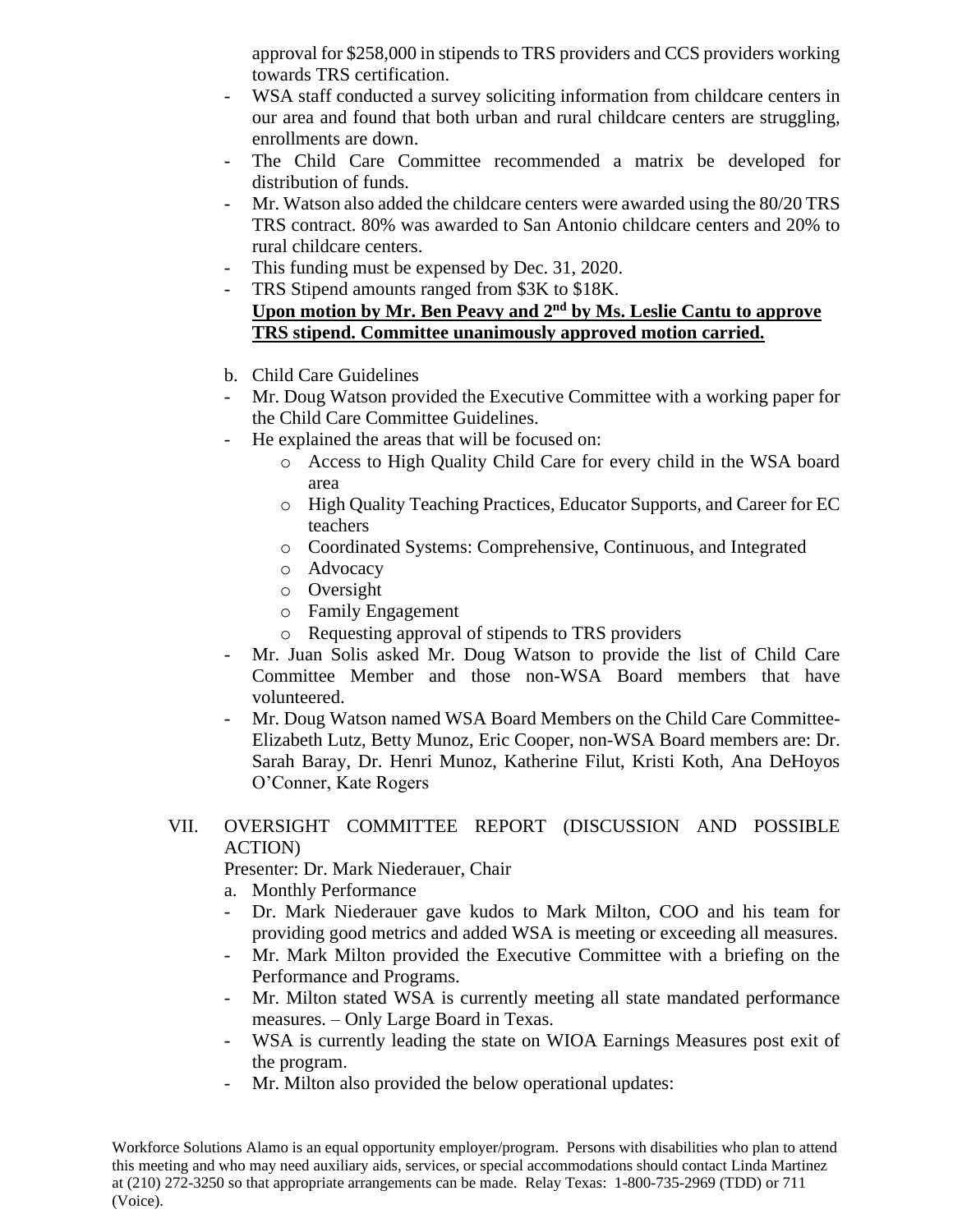- o All Centers are currently open to the public and are receiving clients (appointments and virtually). All parking lots are equipped with WiFi as well.
- o Bexar County and COSA projects are in full swing and production is being made on each. Training is projecting on schedule and OJT is behind.
- o Staff are working on internal monitoring and audit reports to ensure we are up to date and compliant with all state requirement.
- o WSA was awarded an additional \$3.5 million in Disaster Dislocated Worker funding – program has launched, and progress is being made on the outcomes.
- o Child Care team has welcomed 14 new Texas Rising Star providers to the Alamo network.
- o We are working closely with C2 to develop and formalize the On-the-Job Training Initiative to generate more interest into the program.
- o WSA is currently managing 22 different grants and special programs funded by either TWC or Local partners.
- o Recent events:
	- **•** Red, White & You event had over  $1200+$  job seekers and  $200+$ employers
	- SAMSAT event had 80 enrolled into CARES
	- **•** Health Care Virtual Job Fair  $60+$  job seekers and  $10+$ employers
	- **•** Manufacturing & Skilled Trades  $120+$  job seekers and  $20+$ employers
- Mr. Milton also highlighted the Skills Development Fund- Lonestar Construction
	- o Workforce Solutions Alamo (WSA) has partnered with Lone Star Construction to offer a Pre-Apprentice Electrical Training program to members of the community.
	- o The training was funded by the TWC Skills Development COVID-19 Grant \$250,000 and WSA provided tuition for trade skills certifications and placement opportunities.
	- o Over 30 students (all female) have completed the program and are moving into apprenticeship programs or direct hires.
	- o 4th class is scheduled for Nov. 16th exclusively for the hearing impaired.
- Mr. Milton provided a Childcare update:
	- o WSA is meeting Performance on our overall average kids served per day.
	- o We are UP to 123 Texas Rising Star Providers
	- o WSA hired a new Childcare Services Director, Jessica Villarreal
	- o WSA staff is working on the Childcare Quality contracts
	- o Monitoring funding levels from TWC for new fiscal year.
	- Mr. Milton provided an update on the City of San Antonio, (COSA), Train for Jobs SA and Bexar County Strong Program.
		- o The greatest challenge has been the OJT enrollments little interest, fear, pursuit of training options
		- o Projections remain on track for the overall project
		- o Working through customer service issues and responses from clients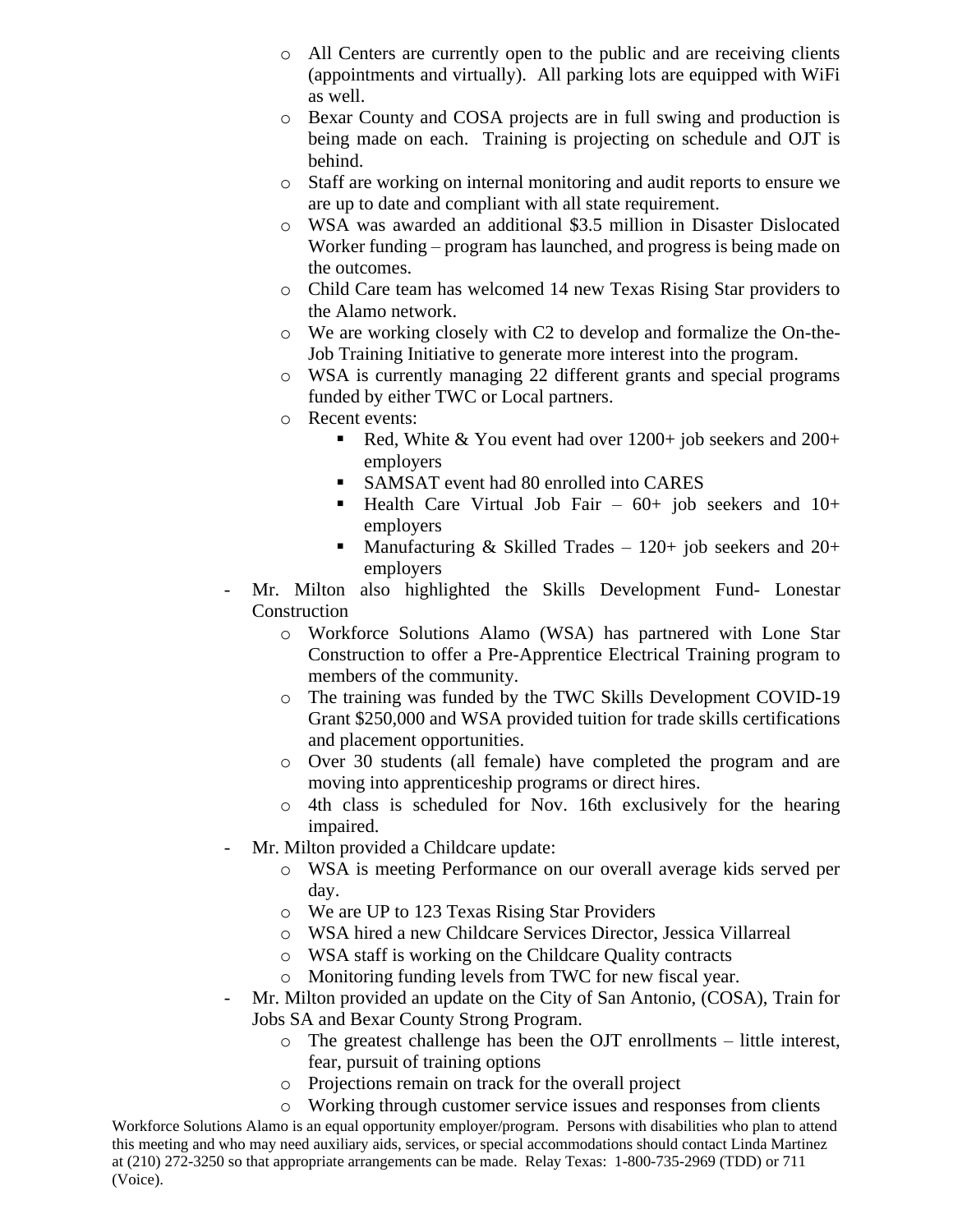- o Greatest challenge has been the OJT enrollments little interest, fear, pursuit of training options
- o CARES Funding was not fully utilized timing and OJT inactivity
- o Referrals to Project Quest did not pan out as originally expected lack of interest from clients.
- VIII. STRATEGIC COMMITTEE REPORT (DISCUSSION AND POSSIBLE ACTION)

Presenter: Eric Cooper, Chair

- a. Local Plan
- Mr. Eric Cooper provided the Executive Committee with an overview of the Local Plan
- The Local Plan has been developed in accordance with guidelines issued by Texas Workforce Commission (TWC).
- There will be a Public comment period with three public hearings TBD January 2021.
- The plan shall be approved by the WSA Board and the Committee of Six  $(2/21)$ and its respective bodies (City of SA, Bexar County, Rural Judges), and is due to TWC on or before March 1, 2021.

## - **TWC Goals Strategic Plan 2021- 2025**

- o Support a Workforce System that allows employers and workers to achieve and sustain economic prosperity.
- o Promote employers' access to the talent and abilities of individuals with a disability. Accommodate such workers in the workplace and assist with maintaining and advancing their careers successfully
- o Prepare individuals for employment by supporting education and training that equips individuals with in-demand skills as identified by employers.
- o Accelerate employment pathways for veterans, service members and their spouses as they transition to civilian occupations in Texas.
- o Fostering systems that enhance early education, support strong families, advance the growth of the at-risk workforce to accelerate their employment opportunities, and help support personal and family stability.
- Mr. Ben Peavy recommended having a four to six month rolling view explaining the focus areas that tie to the priorities of the strategic plan.
- Mr. Adrian Lopez requested Board participation and/or industry champions with the sector-based model.
- b. Floresville Location
- Mr. Eric Cooper presented an updated to the Executive Committee on the Floresville location.
- The commercial agent is conducting research to locate available office space and will proceed to survey.
- Mr. Solis mentioned to the committee the Marbach lease will be expire in May and we will have to re-locate.

### IX. CEO REPORT

Presenter: Adrian Lopez, CEO

- a. Unemployment Claims & Responses
- Mr. Lopez provided an updated on the unemployment claims from periods Feb. 28, 2020 thru Oct. 16, 2020.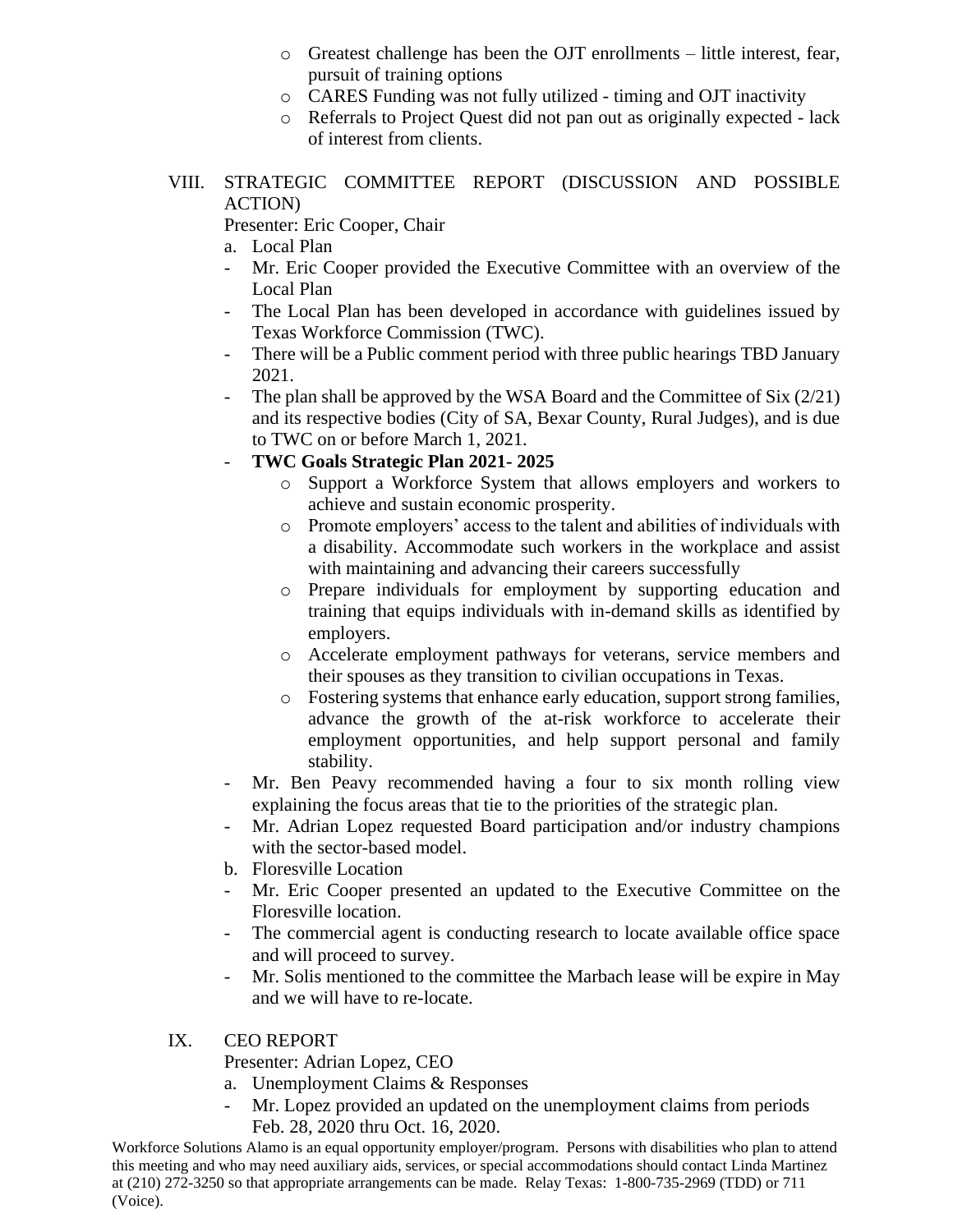- We are continuing to see an average of 30K claimants per month.
- This data is supplied to elected officials and industry leaders on a regular basis to keep them abreast of the current situation.
- Mr. Lopez also gave an overview of performance metrics:
	- o Met or exceeded 14 of 15 measures (8 of 15 measures WSA ranks 1-3 of large boards)
	- o Over 168,000 total clients served
	- o Over 25,000 job postings
	- o 5,114 program participants
	- o 11,671 hired through Work in Texas
	- o 10,093 children served from over 5,700 families
	- $\circ$  669 youth served (14 24 years)
	- o WSA rebranding
		- Launched Bexar County Strong Program and outreach efforts
		- Conducted over 15 media interviews and participated on panel discussions
		- Promoted agency as workforce leader
- Mr. Lopez updated the Executive Committee on funding:
	- Disaster Relief- \$3.5 million
	- Skills Development- \$50,000 (United Alloy)
	- Texas Mutual Insurance- \$75,000
- b. Commissioners Court
- c. Re-opening of Centers
- d. New Staff Introduction: Jessica Villarreal, Child Care Director, Chuck Agwuegbo, IT Director and Trema Cote, Monitor II

#### X. CHAIR REPORT (DISCUSSION AND POSSIBLE ACTION) Presenter: Chair Solis

- a. Update County & City of San Antonio Workforce Programs
	- o Met or exceeded all measures except for On-the-Job Training
	- o Over 1K enrolled into training
	- o Speed and scope are larger than agency history
	- o Citizens of San Antonio approved 1/8 cent sales tax
	- WSA could play a vital role in the administration of projects 239
- b. Child Care Committee established Sept 2020
	- o Focus attention to largest set of funds over ¾ of the annual funding
	- o Focus Areas
	- o Access to High Quality Child Care for every child in the WSA board area
	- o High Quality Teaching Practices, Educator Supports, and Career for EC teachers
	- o Coordinated Systems: Comprehensive, Continuous, and Integrated
	- o Advocacy
	- o Oversight
	- o Family Engagement
- c. Review of WSA Demographics and Board Make-Up November 2020
- Mr. Solis also provided a breakdown of the Board's make-up.
	- o 14 Female; 5- Hispanic; Black 3; Private Sector 13
	- o WSA hosted more committee and board meetings and pivoted to virtual meetings due to COVID-19.